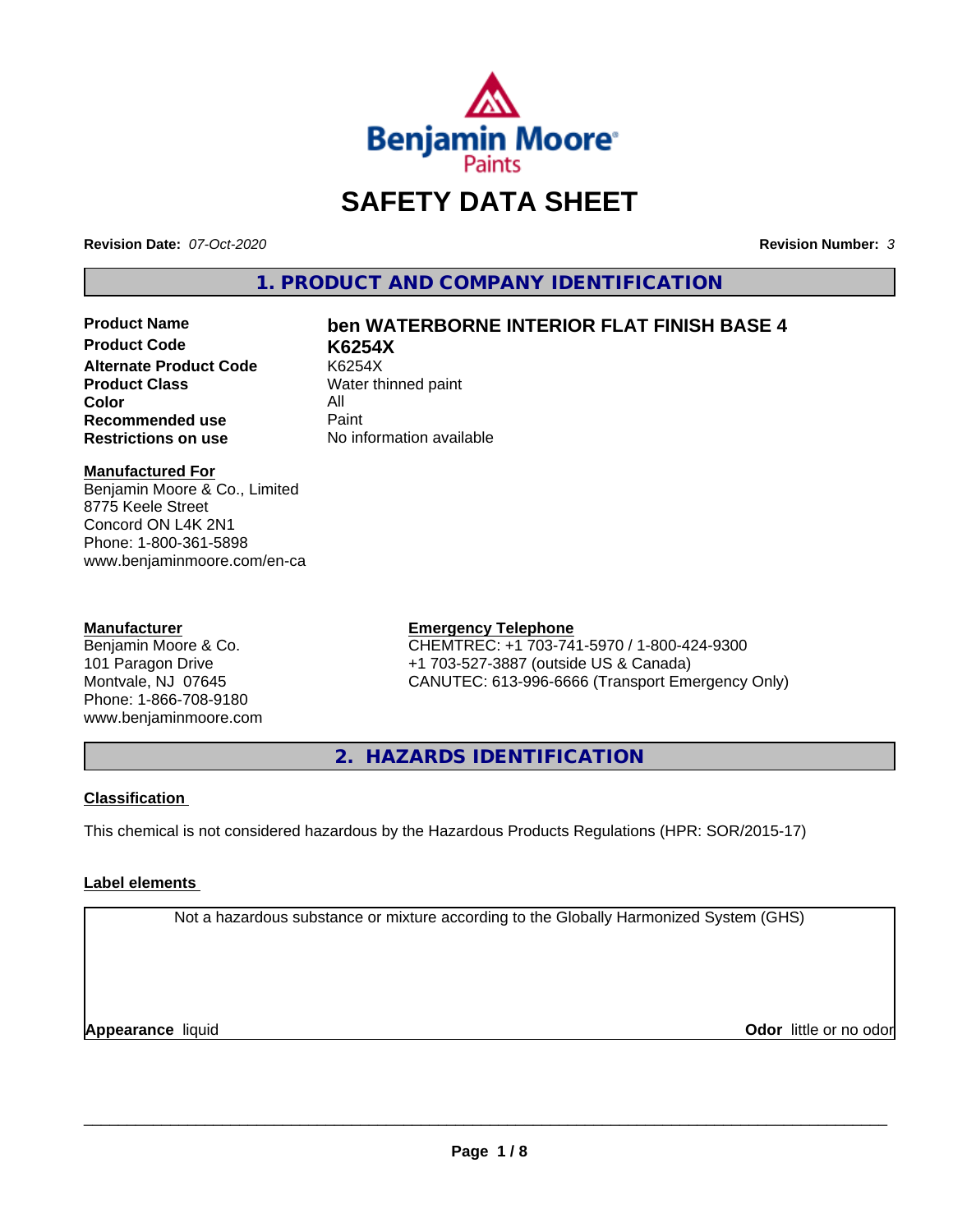### **Other information**

No information available

 **WARNING:** This product contains isothiazolinone compounds at levels of <0.1%. These substances are biocides commonly found in most paints and a variety of personal care products as a preservative. Certain individuals may be sensitive or allergic to these substances, even at low levels.

### **3. COMPOSITION INFORMATION ON COMPONENTS**

| <b>Chemical name</b> | <b>CAS No.</b> | Weight-% | Hazardous Material<br>Information Review Act Idate exemption granted<br>registry number<br>$(HMIRA$ registry #) | Date HMIRA filed and<br>(if applicable) |
|----------------------|----------------|----------|-----------------------------------------------------------------------------------------------------------------|-----------------------------------------|
| Nepheline syenite    | 37244-96-5     | 10 - 30% |                                                                                                                 |                                         |

\*The exact percentage (concentration) of composition has been withheld as a trade secret

# **4. FIRST AID MEASURES General Advice** No hazards which require special first aid measures. **Eye Contact Exercise 2.1 All 2.1 All 2.1 All 2.1 All 2.1 All 2.1 All 2.1 All 2.1 All 2.1 All 2.1 All 2.1 All 2.1 All 2.1 All 2.1 All 2.1 All 2.1 All 2.1 All 2.1 All 2.1 All 2.1 All 2.1 All 2.1 All 2.1 All 2.1 All 2.1 Al** minutes and consult a physician. **Skin Contact** Mash of immediately with soap and plenty of water while removing all contaminated clothes and shoes. **Inhalation** Move to fresh air. If symptoms persist, call a physician. **Ingestion Ingestion Clean mouth with water and afterwards drink plenty of** water. Consult a physician if necessary. **Most Important Symptoms/Effects** None known. **Notes To Physician Treat symptomatically.** Treat symptomatically. **5. FIRE-FIGHTING MEASURES Suitable Extinguishing Media** Media Use extinguishing measures that are appropriate to local circumstances and the surrounding environment. **Protective equipment and precautions for firefighters** As in any fire, wear self-contained breathing apparatus pressure-demand, MSHA/NIOSH (approved or equivalent) and full protective gear. **Specific Hazards Arising From The Chemical Closed containers may rupture if exposed to fire or** extreme heat. **Sensitivity to mechanical impact** No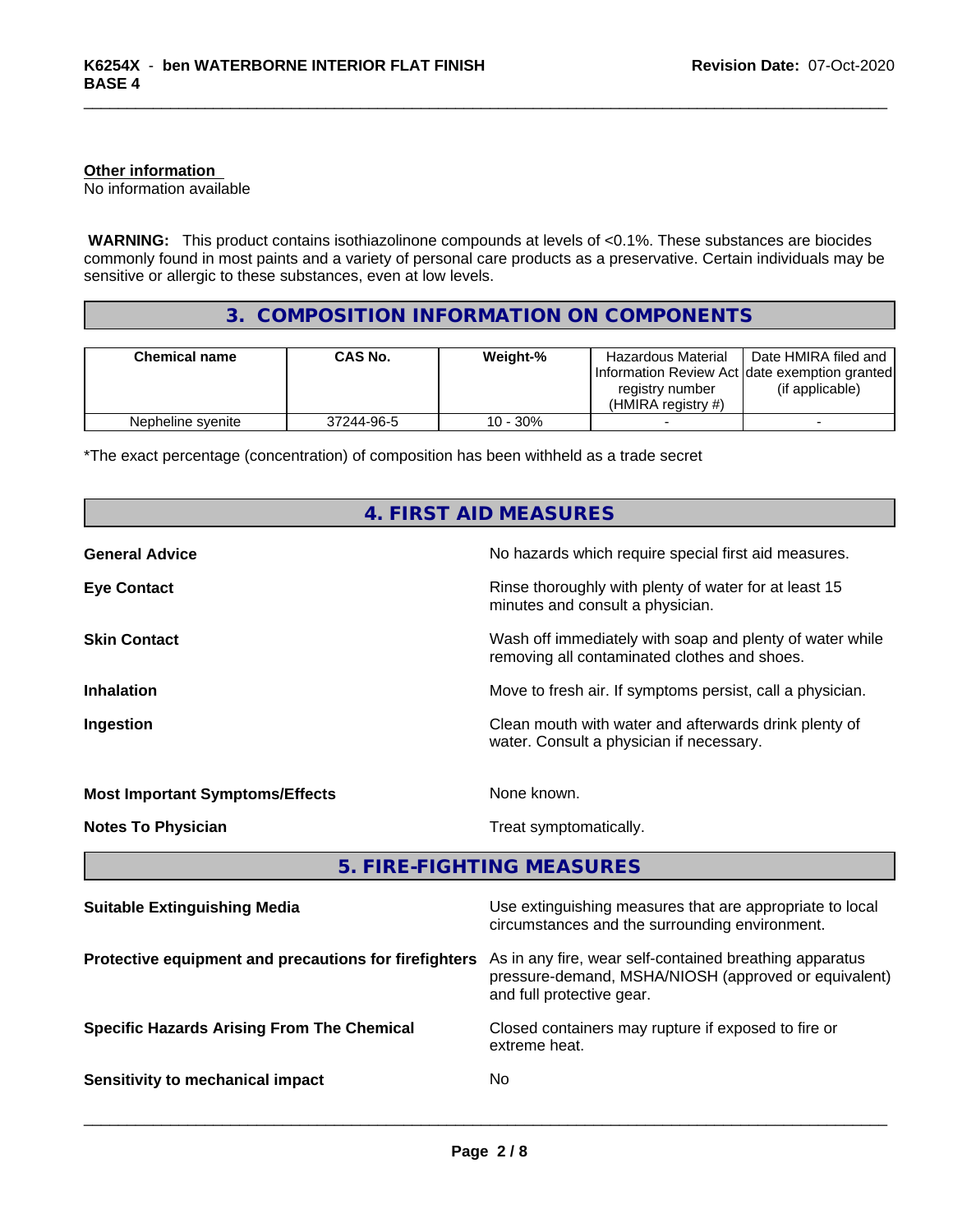| Sensitivity to static discharge                                                  |                        | No                                                 |                                |
|----------------------------------------------------------------------------------|------------------------|----------------------------------------------------|--------------------------------|
| <b>Flash Point Data</b><br>Flash point (°F)<br>Flash Point (°C)<br><b>Method</b> |                        | Not applicable<br>Not applicable<br>Not applicable |                                |
| <b>Flammability Limits In Air</b>                                                |                        |                                                    |                                |
| Lower flammability limit:<br><b>Upper flammability limit:</b>                    |                        | Not applicable<br>Not applicable                   |                                |
| <b>NFPA</b><br>Health: 1                                                         | <b>Flammability: 0</b> | <b>Instability: 0</b>                              | <b>Special: Not Applicable</b> |

### **NFPA Legend**

- 0 Not Hazardous
- 1 Slightly
- 2 Moderate
- 3 High
- 4 Severe

*The ratings assigned are only suggested ratings, the contractor/employer has ultimate responsibilities for NFPA ratings where this system is used.*

*Additional information regarding the NFPA rating system is available from the National Fire Protection Agency (NFPA) at www.nfpa.org.*

**6. ACCIDENTAL RELEASE MEASURES**

**Personal Precautions Avoid contact with skin, eyes and clothing. Ensure** Avoid contact with skin, eyes and clothing. Ensure adequate ventilation.

**Other Information Discription Prevent further leakage or spillage if safe to do so.** 

**Environmental precautions** See Section 12 for additional Ecological Information.

**Methods for Cleaning Up Example 20 Soak** up with inert absorbent material. Sweep up and shovel into suitable containers for disposal.

**7. HANDLING AND STORAGE**

**Handling Handling Avoid contact with skin, eyes and clothing. Avoid breathing** vapors, spray mists or sanding dust. In case of insufficient ventilation, wear suitable respiratory equipment.

**Storage Keep container tightly closed. Keep out of the reach of Keep Keep container tightly closed. Keep out of the reach of** 

**Incompatible Materials No information available No** information available

 $\overline{\phantom{a}}$  ,  $\overline{\phantom{a}}$  ,  $\overline{\phantom{a}}$  ,  $\overline{\phantom{a}}$  ,  $\overline{\phantom{a}}$  ,  $\overline{\phantom{a}}$  ,  $\overline{\phantom{a}}$  ,  $\overline{\phantom{a}}$  ,  $\overline{\phantom{a}}$  ,  $\overline{\phantom{a}}$  ,  $\overline{\phantom{a}}$  ,  $\overline{\phantom{a}}$  ,  $\overline{\phantom{a}}$  ,  $\overline{\phantom{a}}$  ,  $\overline{\phantom{a}}$  ,  $\overline{\phantom{a}}$ 

### **8. EXPOSURE CONTROLS/PERSONAL PROTECTION**

children.

**Exposure Limits**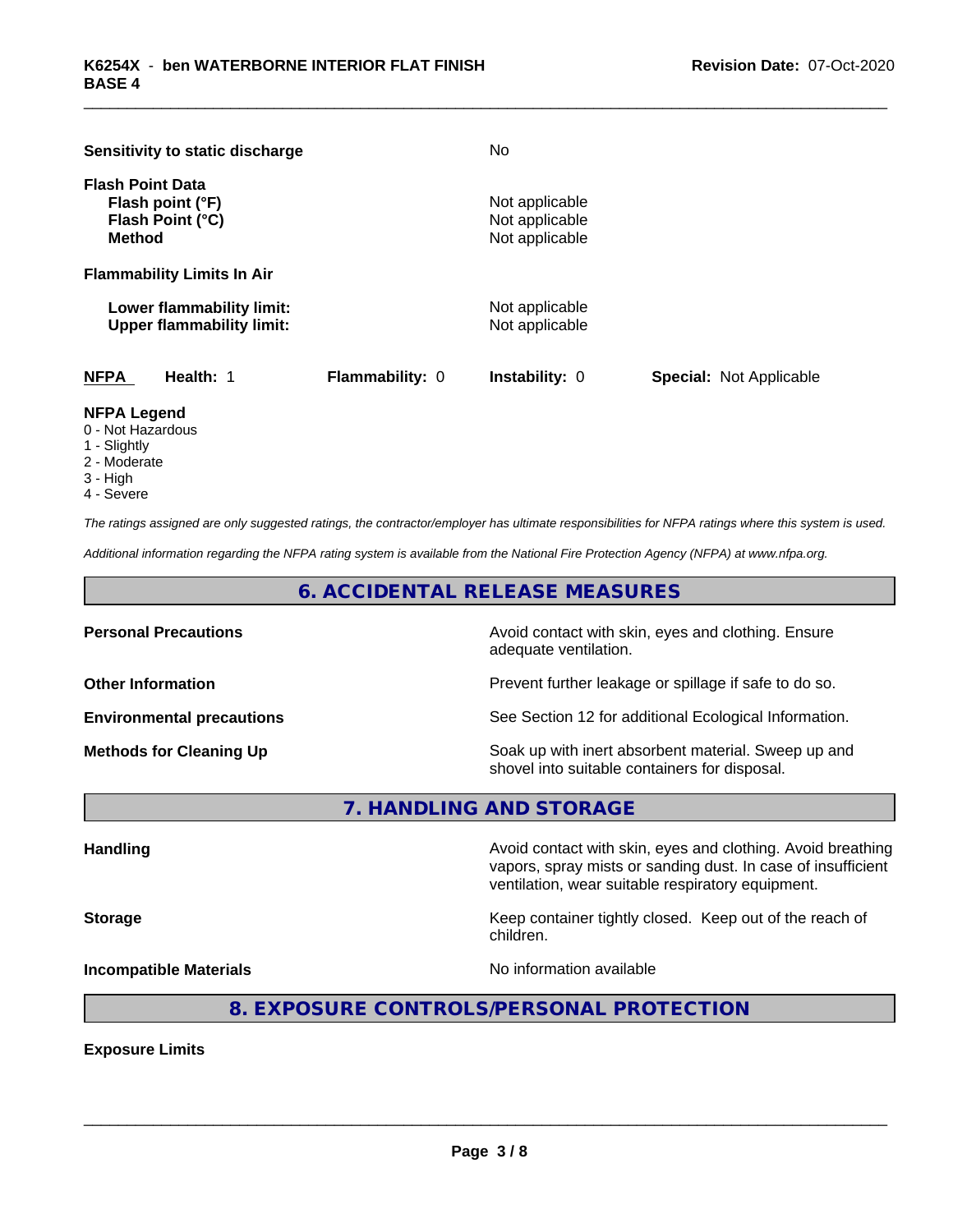| <b>Chemical name</b> | <b>ACGIH TLV</b><br>nu | Alberta | <b>British</b><br>. .<br>Columbia | Ontario                           | Quebec |
|----------------------|------------------------|---------|-----------------------------------|-----------------------------------|--------|
| Nepheline svenite    | N/E                    | N/E     | N/E                               | <b>TWA</b><br>0 ma/m <sup>3</sup> | N/E    |
| <u>Legend</u>        |                        |         |                                   |                                   |        |

ACGIH - American Conference of Governmental Industrial Hygienists

Alberta - Alberta Occupational Exposure Limits

British Columbia - British Columbia Occupational Exposure Limits

Ontario - Ontario Occupational Exposure Limits Quebec - Quebec Occupational Exposure Limits

N/E - Not established

### **Personal Protective Equipment**

### **Engineering Measures Engineering Measures Engineering Measures Ensure adequate ventilation, especially in confined areas.**

**Eye/Face Protection**<br>
Safety glasses with side-shields.<br> **Skin Protection**<br>
Protective gloves and impervious Protective gloves and impervious clothing. **Respiratory Protection In case of insufficient ventilation wear suitable respiratory** equipment.

**Hygiene Measures Avoid contact with skin, eyes and clothing. Remove and Avoid contact with skin, eyes and clothing. Remove and Avoid contact with skin, eyes and clothing. Remove and** wash contaminated clothing before re-use. Wash thoroughly after handling.

### **9. PHYSICAL AND CHEMICAL PROPERTIES**

| Appearance                           | liquid                   |
|--------------------------------------|--------------------------|
| Odor                                 | little or no odor        |
| <b>Odor Threshold</b>                | No information available |
| Density (Ibs/gal)                    | $10.2 - 10.6$            |
| <b>Specific Gravity</b>              | $1.22 - 1.27$            |
| рH                                   | No information available |
| <b>Viscosity (cps)</b>               | No information available |
| Solubility(ies)                      | No information available |
| <b>Water solubility</b>              | No information available |
| <b>Evaporation Rate</b>              | No information available |
| Vapor pressure                       | No information available |
| <b>Vapor density</b>                 | No information available |
| Wt. % Solids                         | $50 - 60$                |
| Vol. % Solids                        | $35 - 45$                |
| Wt. % Volatiles                      | $40 - 50$                |
| Vol. % Volatiles                     | $55 - 65$                |
| <b>VOC Regulatory Limit (g/L)</b>    | 0                        |
| <b>Boiling Point (°F)</b>            | 212                      |
| <b>Boiling Point (°C)</b>            | 100                      |
| Freezing point (°F)                  | 32                       |
| <b>Freezing Point (°C)</b>           | 0                        |
| Flash point (°F)                     | Not applicable           |
| Flash Point (°C)                     | Not applicable           |
| <b>Method</b>                        | Not applicable           |
| <b>Flammability (solid, gas)</b>     | Not applicable           |
| <b>Upper flammability limit:</b>     | Not applicable           |
| Lower flammability limit:            | Not applicable           |
| <b>Autoignition Temperature (°F)</b> | No information available |
| <b>Autoignition Temperature (°C)</b> | No information available |
|                                      |                          |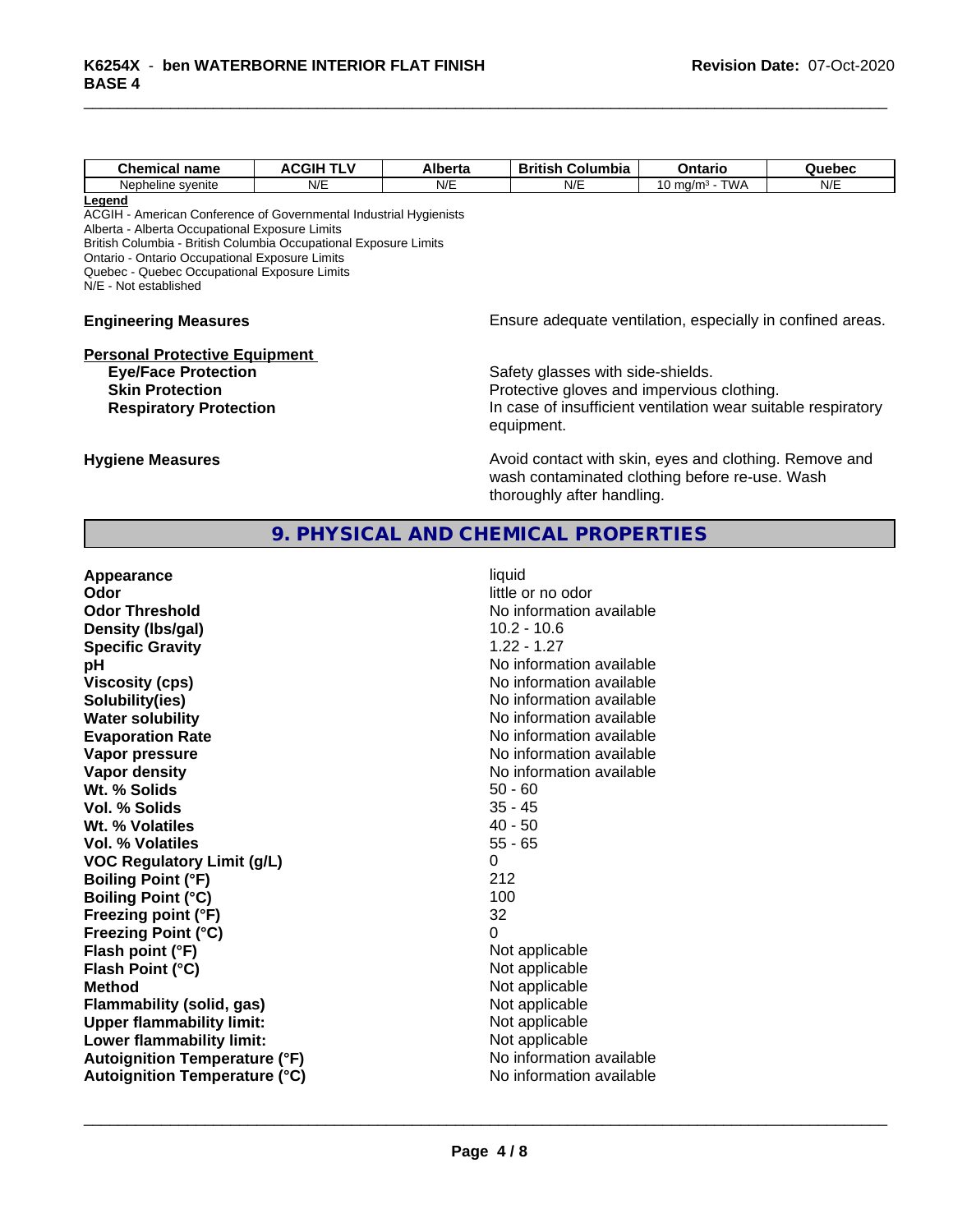**Decomposition Temperature (°F)**<br> **Decomposition Temperature (°C)** No information available **Decomposition Temperature (°C)**<br>Partition coefficient

**No information available** 

### **10. STABILITY AND REACTIVITY**

| <b>Reactivity</b>                         | Not Applicable                           |
|-------------------------------------------|------------------------------------------|
| <b>Chemical Stability</b>                 | Stable under normal conditions.          |
| <b>Conditions to avoid</b>                | Prevent from freezing.                   |
| <b>Incompatible Materials</b>             | No materials to be especially mentioned. |
| <b>Hazardous Decomposition Products</b>   | None under normal use.                   |
| <b>Possibility of hazardous reactions</b> | None under normal conditions of use.     |

### **11. TOXICOLOGICAL INFORMATION**

### **Product Information Information on likely routes of exposure**

**Principal Routes of Exposure Exposure** Eye contact, skin contact and inhalation.

**Acute Toxicity<br>Product Information** 

**No information available** 

### **Symptoms related to the physical, chemical and toxicological characteristics**

**Symptoms** No information available

### **Delayed and immediate effects as well as chronic effects from short and long-term exposure**

| Eye contact                   | May cause slight irritation                                                                                     |
|-------------------------------|-----------------------------------------------------------------------------------------------------------------|
| <b>Skin contact</b>           | Substance may cause slight skin irritation. Prolonged or<br>repeated contact may dry skin and cause irritation. |
| <b>Inhalation</b>             | May cause irritation of respiratory tract.                                                                      |
| Ingestion                     | Ingestion may cause gastrointestinal irritation, nausea,<br>vomiting and diarrhea.                              |
| <b>Sensitization</b>          | No information available.                                                                                       |
| <b>Neurological Effects</b>   | No information available.                                                                                       |
| <b>Mutagenic Effects</b>      | No information available.                                                                                       |
| <b>Reproductive Effects</b>   | No information available.                                                                                       |
| <b>Developmental Effects</b>  | No information available.                                                                                       |
| <b>Target organ effects</b>   | No information available.                                                                                       |
| <b>STOT - single exposure</b> | No information available.                                                                                       |
| STOT - repeated exposure      | No information available.                                                                                       |
| Other adverse effects         | No information available.                                                                                       |
| <b>Aspiration Hazard</b>      | No information available.                                                                                       |
|                               |                                                                                                                 |

**Numerical measures of toxicity**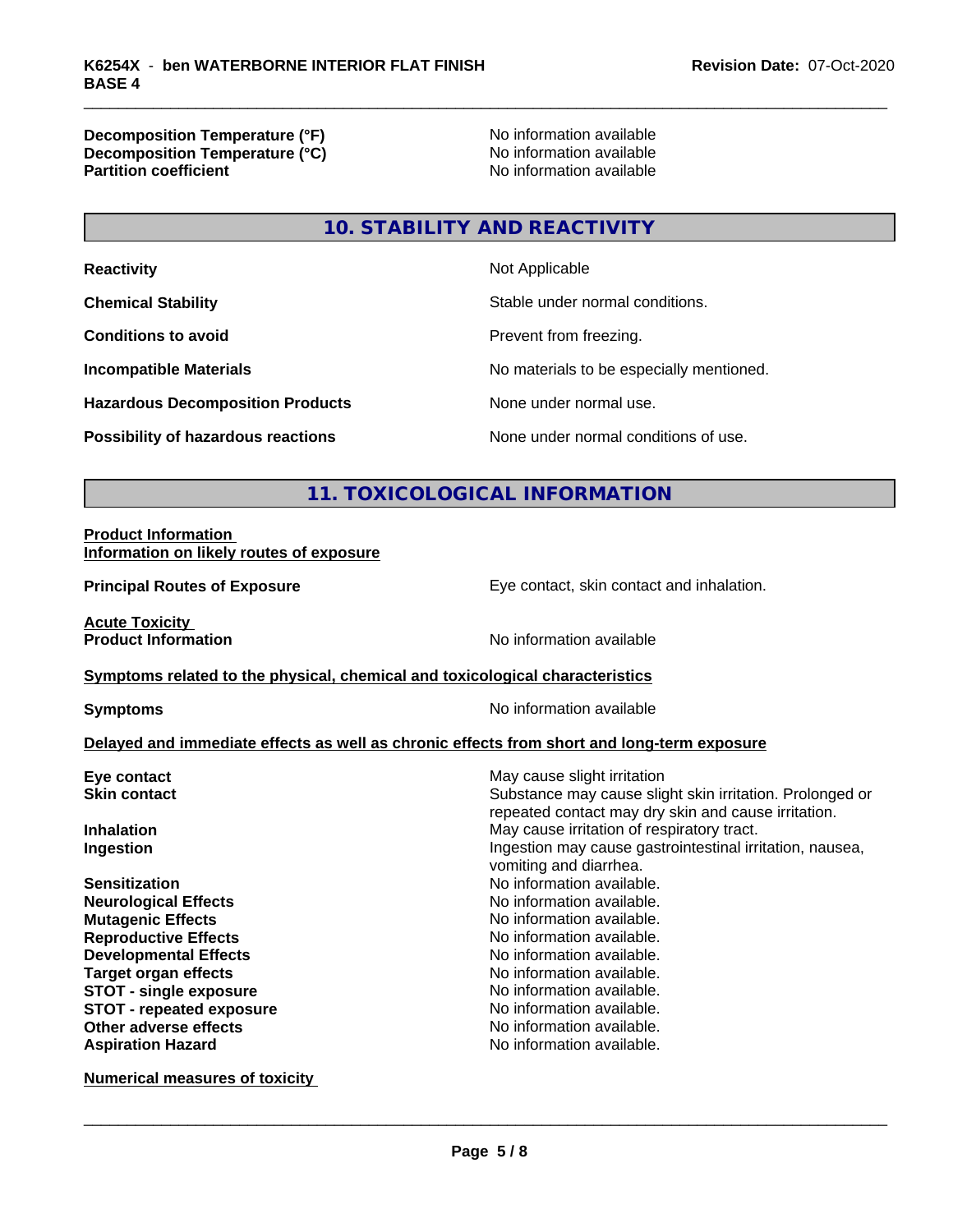### **The following values are calculated based on chapter 3.1 of the GHS document**

### **Component Information**

**Chronic Toxicity**

**Carcinogenicity** *There are no known carcinogenic chemicals in this product above reportable levels.*

**12. ECOLOGICAL INFORMATION**

### **Ecotoxicity Effects**

The environmental impact of this product has not been fully investigated.

### **Product Information**

## **Acute Toxicity to Fish**

No information available

### **Acute Toxicity to Aquatic Invertebrates**

No information available

### **Acute Toxicity to Aquatic Plants**

No information available

### **Persistence / Degradability**

No information available.

### **Bioaccumulation**

There is no data for this product.

### **Mobility in Environmental Media**

No information available.

### **Ozone**

No information available

### **Component Information**

### **Acute Toxicity to Fish**

No information available

### **Acute Toxicity to Aquatic Invertebrates**

No information available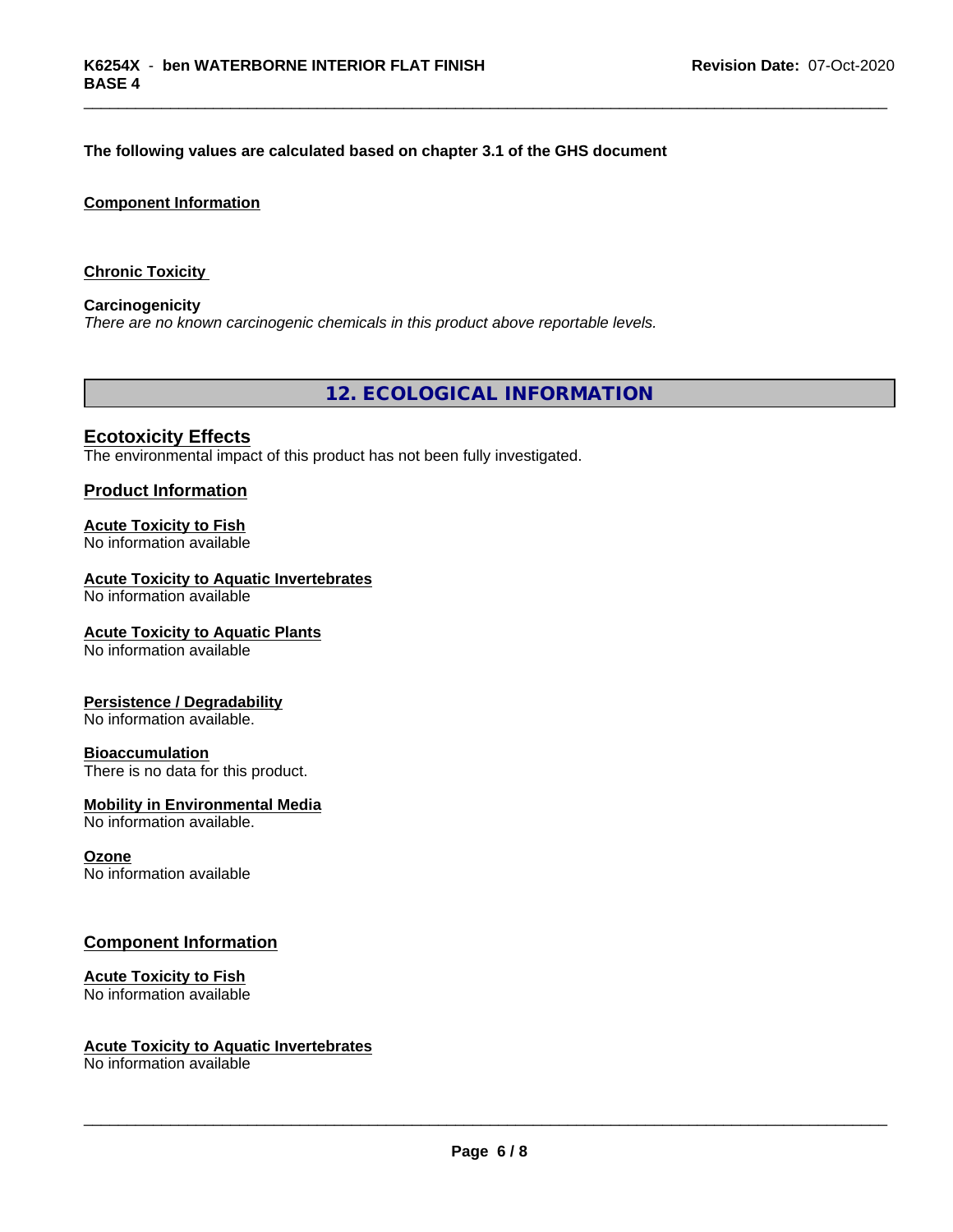### **Acute Toxicity to Aquatic Plants**

No information available

**13. DISPOSAL CONSIDERATIONS**

**Waste Disposal Method Dispose of in accordance with federal, state, provincial,** and local regulations. Local requirements may vary, consult your sanitation department or state-designated environmental protection agency for more disposal options.

**14. TRANSPORT INFORMATION**

**TDG** Not regulated

**ICAO / IATA** Not regulated

**IMDG / IMO** Not regulated

### **15. REGULATORY INFORMATION**

### **International Inventories**

**TSCA: United States** Yes - All components are listed or exempt. **DSL: Canada** Yes - All components are listed or exempt.

### **National Pollutant Release Inventory (NPRI)**

### **NPRI Parts 1- 4**

This product contains the following Parts 1-4 NPRI chemicals:

*None*

### **NPRI Part 5**

This product contains the following NPRI Part 5 Chemicals:

*None*

### **WHMIS Regulatory Status**

This product has been classified in accordance with the hazard criteria of the Hazardous Products Regulations (HPR) and the SDS contains all the information required by the HPR.

### **16. OTHER INFORMATION**

**Page 7 / 8**